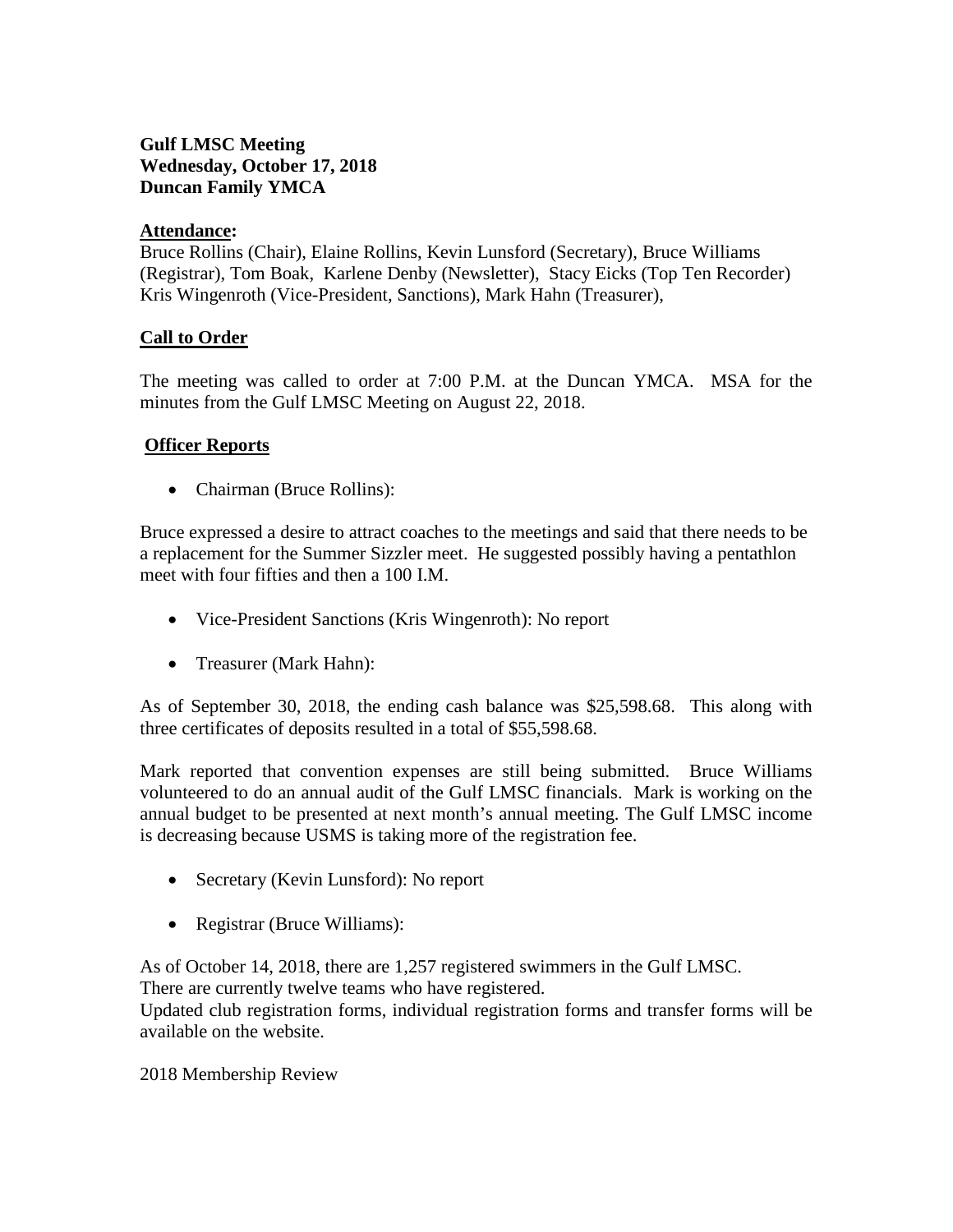Bruce Williams provided a detailed membership analysis for the years 2016 to 2017 and 2017 to 2018. The first analysis compared age groups, and the conclusion was that the Gulf is declining slightly in the age group from 35-39 and increasing in the age group for 25 and under. The second analysis showed that the Gulf lost about 500 swimmers between for both 2017 and 2018 due to attrition. The overall net change in swimmers was about a loss of 100 swimmers. The Gulf must recruit about a third of its swimmers each year for the numbers to remain the same.

This appears to highlight a problem with attrition of current swimmers with regard to membership.

There was a discussion of possibly reaching out to those swimmers who do not re-up and ask why the decision was reached.

- Top Ten Recorder (Stacy Eicks) : No report
- Officials (Herb Schwab not present): No report
- Website Newsletter (Nicole Rembach not present, Karlene Denby):

Karlene reported that getting content and interest in being highlighted in the newsletter was difficult based on previous experience.

• Coaches/Fitness (Robin Tompkins not present):

Starting in January there are three national fitness events. The Gulf LMSC may possibly have three local events as well.

#### **Old Business**

The annual meeting will be November 7, 2018 at the Duncan Family YMCA starting at 7:00 p.m.

Nominating committee for the slate of new officers.

MSA for proposed slate of officers for the Gulf LMSC for a two year term from 2019- 2020

Chair: Kris Wingeroth Vice Chair: Kevin Lunsford Secretary: Karlene Denby Treasurer: Mark Hahn Registrar: Bruce Williams

MSA for the Gulf LMSC to make a \$1,000 donation to the Swimming Saves Lives Foundation.